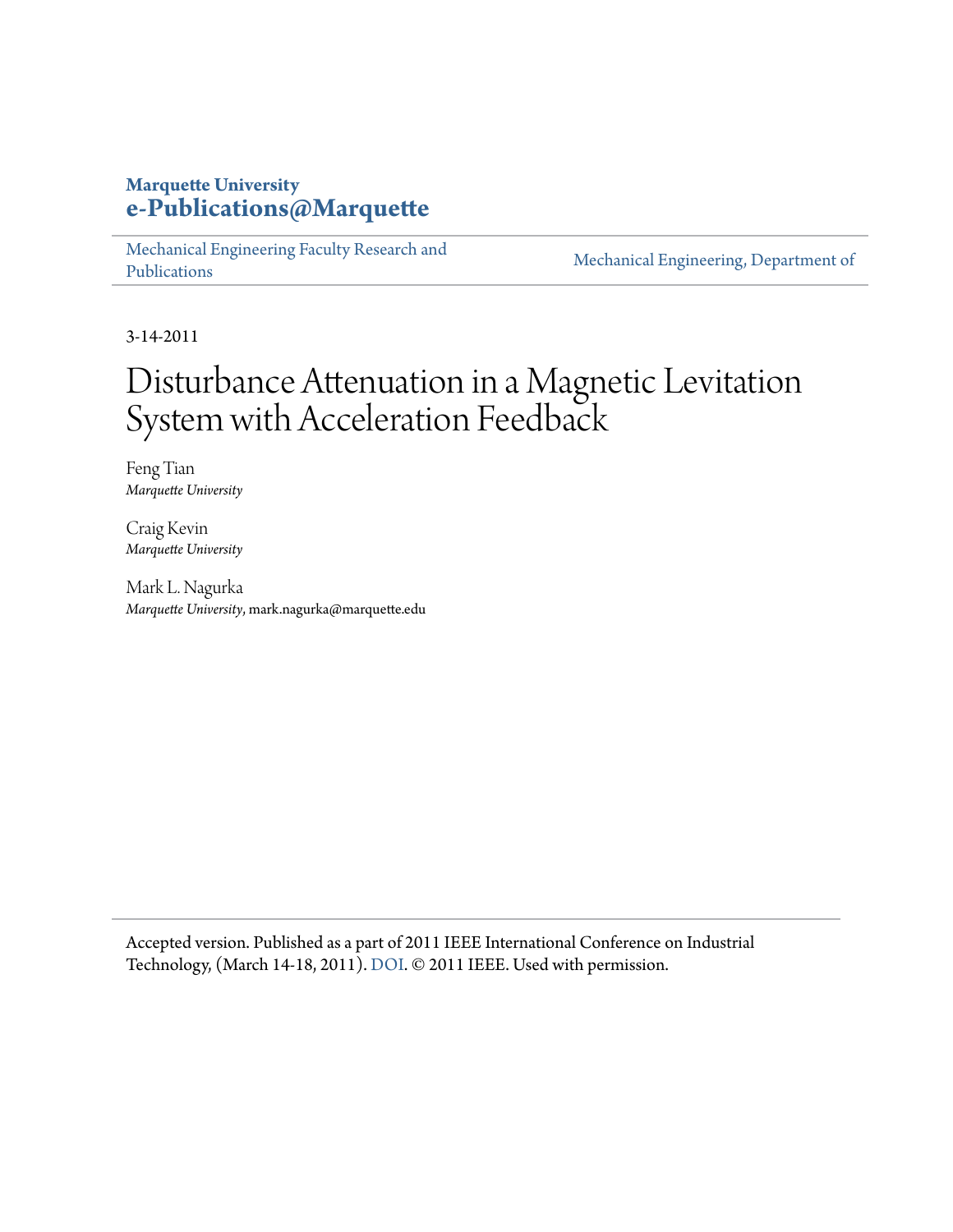## **Marquette University**

# **e-Publications@Marquette**

## *Mechanical Engineering Faculty Research and Publications/College of Engineering*

*This paper is NOT THE PUBLISHED VERSION;* **but the author's final, peer-reviewed manuscript.** The published version may be accessed by following the link in the citation below.

*2011 IEEE International Conference on Industrial Technology*, (2011): 59-64. DOI. This article is © IEEE and permission has been granted for this version to appear in [e-Publications@Marquette.](http://epublications.marquette.edu/) IEEE does not grant permission for this article to be further copied/distributed or hosted elsewhere without the express permission from IEEE.

# Disturbance attenuation in a magnetic levitation system with acceleration feedback

Feng Tian Department of Mechanical Engineering, Marquette University, Milwaukee, WI 53233 USA

Kevin Craig Department of Mechanical Engineering, Marquette University, Milwaukee, WI 53233 USA

Mark Nagurka Department of Mechanical Engineering, Marquette University, Milwaukee, WI 53233 USA

## ABSTRACT

The objective of this work is to demonstrate the use of acceleration feedback to improve the performance of a maglev system, especially in disturbance attenuation. In the single degree-of-freedom (DOF) system studied here, acceleration feedback has the effect of virtually increasing inertia, damping and stiffness. It is shown that it can be used to increase disturbance rejection without sacrificing tracking performance. Both analytical and experimental results demonstrate that disturbance rejection can be improved with acceleration feedback.

## SECTION I. INTRODUCTION

Magnetic levitation (or maglev) systems utilize electromagnetic forces to achieve levitation. They are open-loop unstable and inherently nonlinear. Feedback control loops are used to manipulate the electromagnetic forces to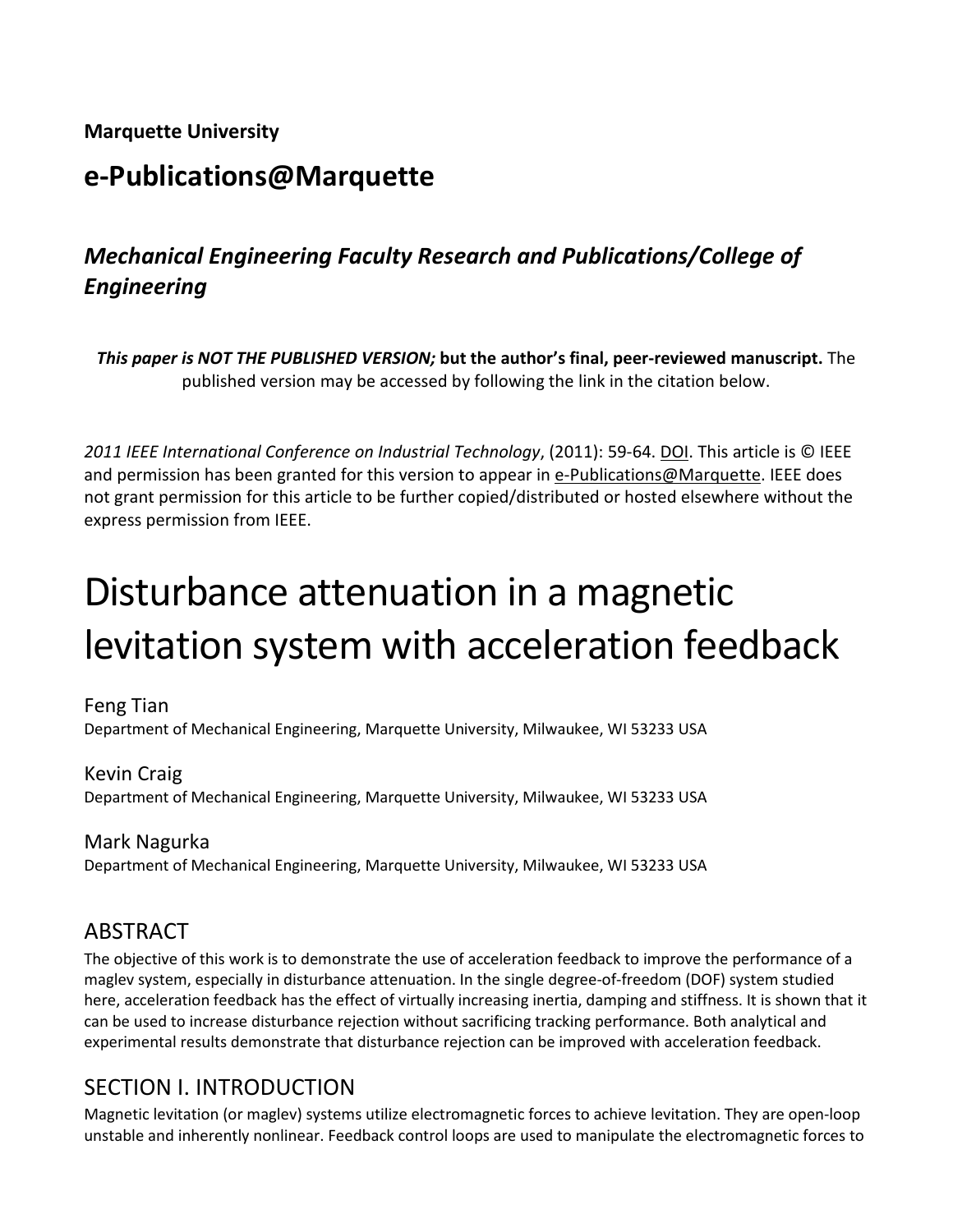counterbalance gravity. Examples of maglev technology can be found in frictionless bearings, vibration isolation equipment, and maglev vehicles. A classic control design approach for a maglev system is to linearize the nonlinear system dynamics about an operating point (equilibrium point) and design a linear controller that operates about that point. Although the system is designed to work at the operating point or its vicinity, disturbances may drive the system away from the operating point. If the disturbances are too large, the system will lose balance and fail to operate.

Research work has been carried out to find how to attenuate disturbances and improve the performance of maglev systems. Investigators have proposed different control strategies. Shan and Menq [1] reported two disturbance rejection algorithms-internal model-based control and sliding mode control-that improved the dynamic stiffness of a magnetic suspension stage. Both simulation and experiments indicated that the dynamic stiffness of their system was increased. Fang, Feemster and Dawson [2] reported a position regulation control strategy developed for a magnetic levitation system operating in the presence of a bounded, nonlinear, periodic disturbance. They included simulation results, but no experimental data was reported. Another position regulation control strategy, reported by the same authors in 2006 [3], required that the disturbance be bounded and the period of the disturbance be known. She, Xin and Yamaura [4] described a technique called equivalentinput-disturbance estimation. The controller, designed using *H*<sup>∞</sup> control theory, generated an input signal based on the information from a state observer. The input signal cancelled the effect of the real disturbance. They provided simulation results without experimental verification.

Previous research efforts show that different control strategies can be used to increase the overall performance of a maglev system. This research investigates an approach that improves disturbance attenuation while not changing the system response to a reference signal. Acceleration feedback has been studied by previous researchers and proved to be effective in improving system performance in disturbance rejection. However, prior work has not discussed the implementation of acceleration feedback on maglev systems. The primary goal of this paper is to show that acceleration feedback can be used on a maglev system to attenuate disturbance. Both analytical and experimental evaluations of the acceleration feedback technique are presented.

The acceleration control type servo system was proposed as a novel design paradigm of servo systems by Hori [5], and was further developed as a hybrid control method for the position and mechanical impedance of robot actuators [6]. Experiments demonstrated the effectiveness of both systems in disturbance suppression. Acceleration feedback control has also been reported and used to improve the performance of DC drives [7]. It allows systems to achieve substantially higher overall stiffness without requiring higher bandwidths of the velocity and position loops. For a maglev system, it is important to note that acceleration feedback control alone does not guarantee stability. For that, the system needs a position regulator. The acceleration feedback changes the effective inertia, damping, and stiffness of the system. It increases the effective inertia of the system for disturbance rejection purposes.

The maglev system used in this research is stabilized with a PD controller. The system serves as a baseline from which to make performance comparisons. Comparisons are made between the system responses with and without an acceleration feedback loop to a sinusoidal position command, first as a position reference signal  $R$ and then as a disturbance signal *D*, as is shown in Fig. 1. Performance is evaluated based on the magnitude ratio (in dB) of the output versus input signals.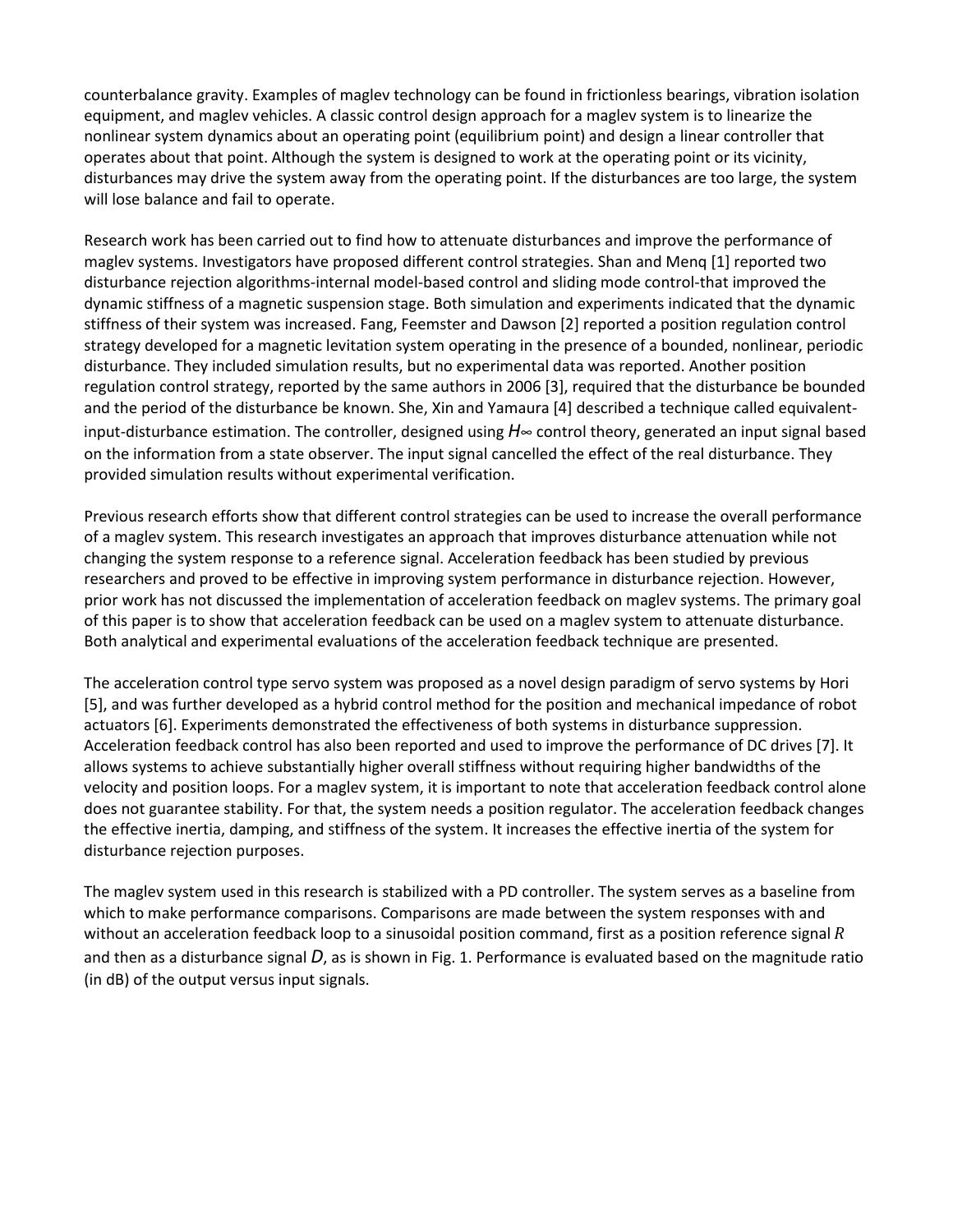

**Fig. 1.** Block diagram of a system subject to disturbance D

In the following sections, the plant model of the maglev system is presented and the basic theory of acceleration feedback is introduced. The design, analysis, and simulation of the acceleration feedback controller are shown. Experimental results demonstrate the advantage of improved performance with acceleration feedback on the maglev system.

## SECTION II. MAGLEV PLANT AND POSITION REGULATOR

Fig. 2 shows a free body diagram of a single degree-of-freedom (DOF) maglev device. Woodson and Melcher [8] proved that the attractive force acting on the ferrous object is approximated by

$$
F(i, x) \cong K_1 \left(\frac{i}{K_2 + x}\right)^2 \tag{1}
$$

where  $K_1$  and  $K_2$  are parameters characterized by the geometry and construction of the electromagnet. These parameters are determined experimentally in this research. Equation  $(1)$  can also be derived from Maxwell's equations. One important assumption is that the ferrous object stays at the vicinity of the electromagnet so the magnetic fringe flux can be neglected.



**Fig. 2.** Free body diagram of the maglev system

The governing equation for the ferrous object is determined using Newton's second law. Assuming vertical motion only, a force balance on the levitated object shown in Fig. 2 yields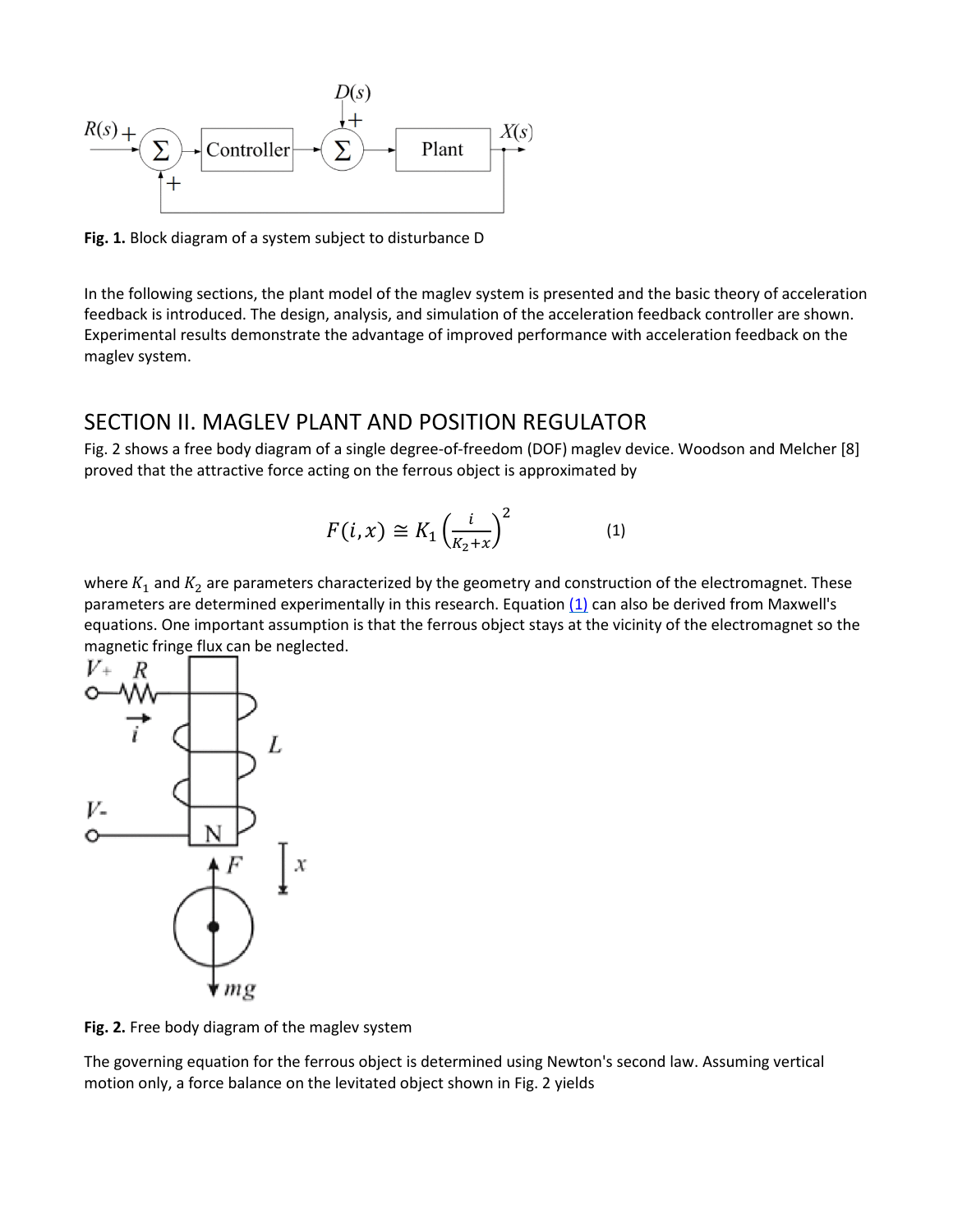$$
mx = mg - K_1 \left(\frac{i}{K_2 + x}\right)^2 \tag{2}
$$

Equatio[n \(2\)](https://ieeexplore.ieee.org/document/#deqn2) shows the nonlinear form of the plant. In order to design a linear controller for the system, a linearized model is derived at the operating point where *i*=*i*0,*x*=*x*0, and *x*˙=0. The Taylor series of equation [\(2\)](https://ieeexplore.ieee.org/document/#deqn2) is

$$
mx = mg - K_1 \left(\frac{i_0}{K_2 + x_0}\right)^2 + K_1 \left(\frac{2i_0^2}{(K_2 + x_0)^3}\right) \delta x
$$
  
- K\_1 \left(\frac{2i\_0}{(K\_2 + x\_0)^2}\right) \delta i (3)

At the operating point the system reaches equilibrium,

$$
mg = K_1 \left(\frac{i_0}{K_2 + x_0}\right)^2 (4)
$$

Substituting equation  $(4)$  into equation  $(3)$ ,

$$
mx = K_1 \left(\frac{2i_0^2}{(K_2 + x_0)^3}\right) \delta x - K_1 \left(\frac{2i_0}{(K_2 + x_0)^2}\right) \delta i \tag{5}
$$

where  $x = x_0 + \delta x$  and  $i = i_0 + \delta i$ .

Letting

$$
k_x = \frac{K_1}{m} \left( \frac{2i_0^2}{(K_2 + x_0)^3} \right) \tag{6}
$$

and

$$
k_i = \frac{K_1}{m} \left( \frac{2i_0}{(K_2 + x_0)^2} \right) \tag{7}
$$

the equation of motion for the magnetic system is

$$
x = k_x \delta x - k_i \delta i \tag{8}
$$

Equatio[n \(8\)](https://ieeexplore.ieee.org/document/#deqn8) is the linearized governing equation for the maglev system where the current  $\delta i$  is controlled. Fig. 3 shows the block diagram of the open-loop system where  $X(s)$  is the Laplace transform of  $\delta x$  and  $I(s)$  is the Laplace transform of  $\delta i$ .

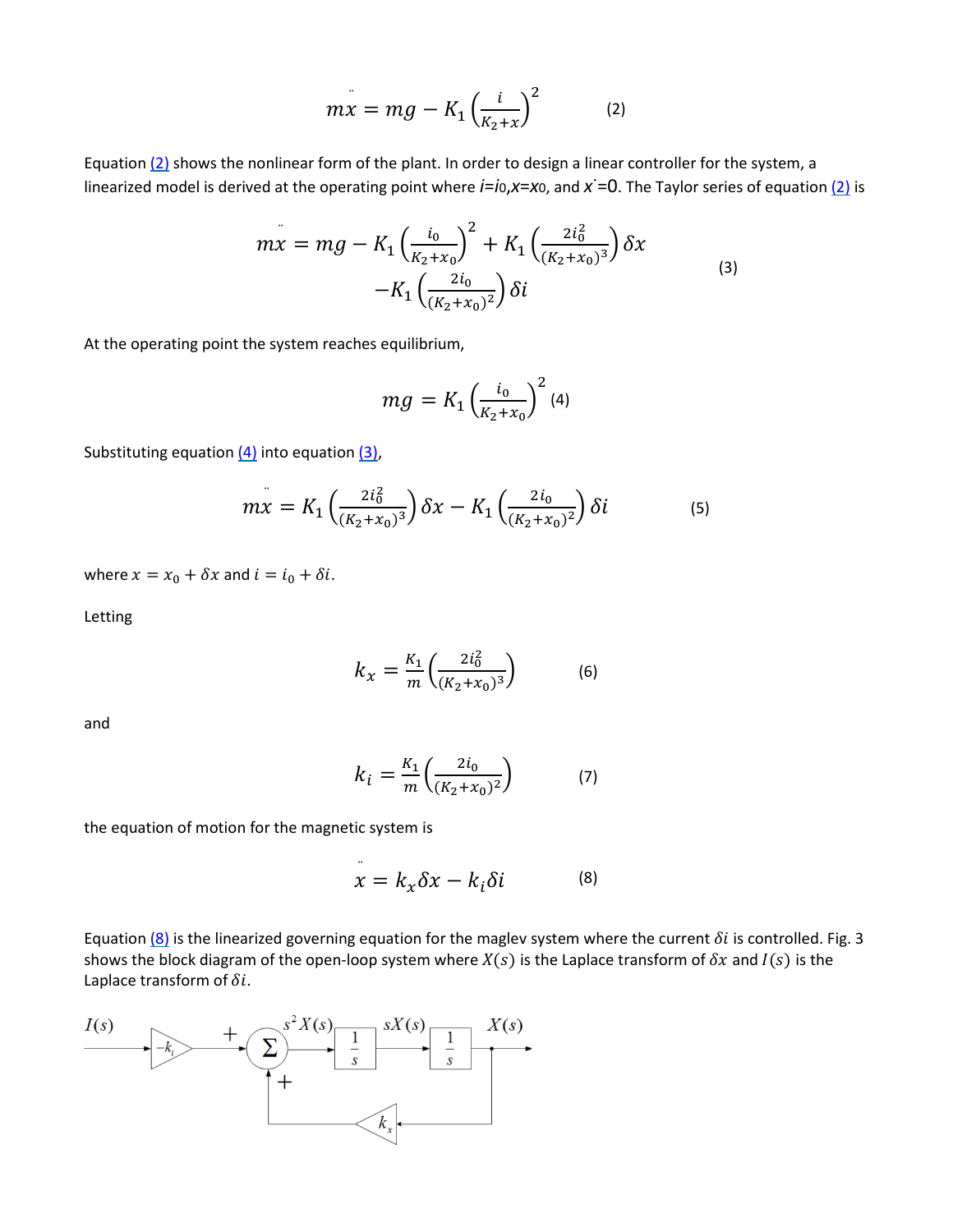#### **Fig. 3.** Block diagram of the open-loop system without acceleration feedback

Taking the Laplace transform of both sides of equation  $(8)$  and assuming zero initial conditions,

$$
s^2X(s) = k_xX(s) - k_iI(s) \tag{9}
$$

Rearranging, the open-loop transfer function of the system is

$$
\frac{X(s)}{I(s)} = \frac{-k_i}{s^2 - k_x} \tag{10}
$$

where the input is the control current and the output is the levitated object position. From equation  $(10)$  the system has a pair of real poles at  $\pm\sqrt{k_x}$ . The plant is open-loop unstable due to the positive real pole.

A position regulator is needed to achieve stable levitation. In this research, a PD controller is used. If the levitated object moves away from the desired operating point, the controller will adjust the current passing through the electromagnet to provide a restoring force to attenuate the position error. From the control perspective, this is similar to adding "stiffness" by using the gains of the controller. Fig. 4 shows the block diagram of such a position feedback controller in a cascaded configuration.



**Fig. 4.** Maglev system with a PD controller

For such a system, the stiffness is provided solely by the controller. It is sometimes referred to as the "active stiffness." (Active stiffness is added by the stiffness terms resulting from the controller gains.) Fig. 5 shows the block diagram of such a system with a disturbance *D*.





The transfer function between the disturbance  $D$  and the output position  $X$  for this system is

$$
\frac{X(s)}{D(s)} = \frac{-k_i}{s^2 + k_i K_d s + k_i K_p - k_x}
$$
(11)

From equatio[n \(11\),](https://ieeexplore.ieee.org/document/#deqn11) it is obvious that the frequency response is shaped by the active controller gain  $K_d$  and  $K_p$ . The position regulator is actively used to achieve a stable levitation as well as reduce the response of the system to disturbances. In order to increase the stiffness of the system, a larger controller gain is needed. Fig. 6 shows the Bode plot of two system with different P gains and  $D$  gains. From the plot we can see higher controller gains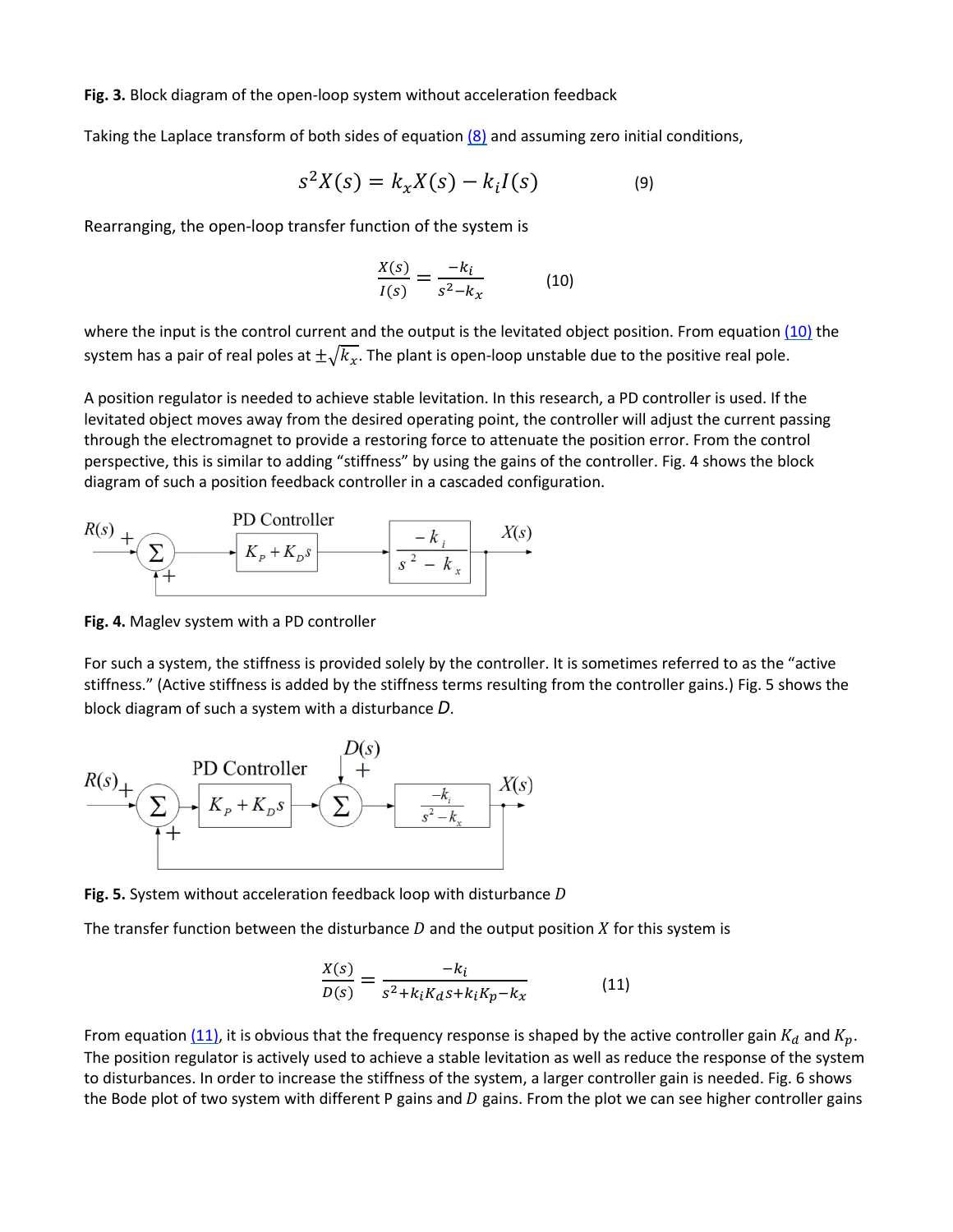help to attenuate the system response to the disturbance. However, for a maglev system, increasing the controller gain may cause the system to be unstable.

The conclusion is that in order to increase the stiffness, the controller gains need to be increased, but only certain gain values will maintain the stability of the system. To raise the dynamic stiffness without changing the controller gains requires the use of acceleration feedback.



**Fig. 6.** Bode diagram of a maglev system with different controller gains

## SECTION III. ACCELERATION FEEDBACK PRINCIPLE

Schmidt and Lorenz [7] demonstrated the principle, design, and implementation of acceleration feedback control to improve the performance of DC servo drives. In their research, the acceleration signal was estimated using an acceleration observer, scaled by a factor  $k_{AFR}$  and fed back to the controller. The feedback loop adds "electronic" inertia to the system. In this research, the acceleration signal is calculated using equation  $(8)$ instead of measuring it with an accelerometer. Fig. 7 shows a block diagram of a maglev system with acceleration feedback assuming the acceleration signal is available. The acceleration calculation and acceleration feedback implementation will be given in the Experimental Results section. The acceleration feedback loop is closed by a positive feedback instead of a negative one because there is a negative sign in the open-loop transfer function of the plant, as is shown in equation  $(10)$ .



**Fig. 7.** Block diagram of the open-loop system with acceleration feedback

With the acceleration feedback loop, the current error signal  $e$  become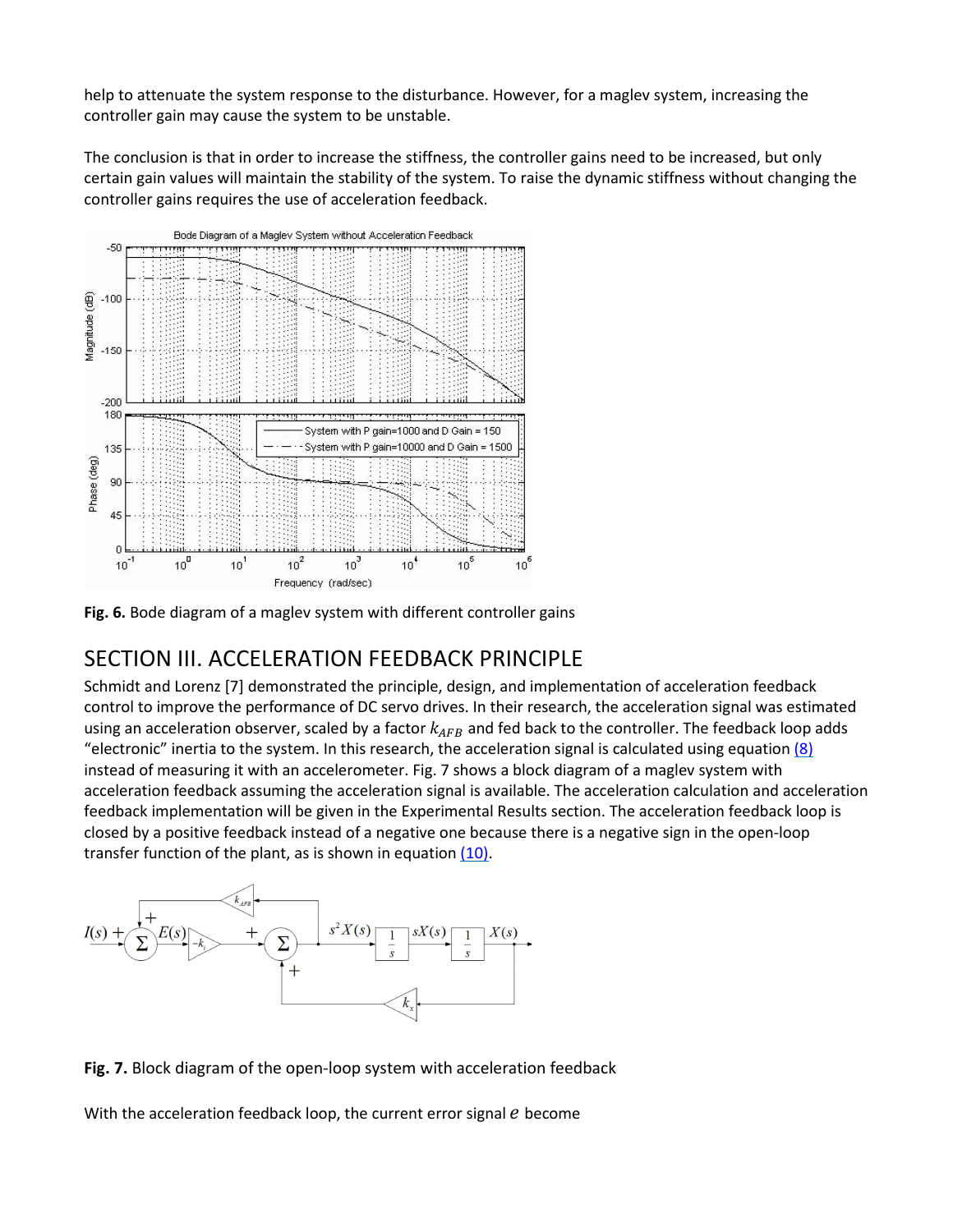$$
e = \delta i + k_{AFB} x \tag{12}
$$

The acceleration signal  $\hat{x}$  becomes

$$
x = -k_i e + k_x \delta x \qquad (14)
$$

Substituting equation  $(13)$  into equation  $(12)$ , the acceleration signal can be written as

$$
x = -k_i(\delta i + k_{AFB}x) + k_x \delta x \tag{13}
$$

Take the Laplace transform of both sides of equation  $(14)$  and rearranging, the open-loop transfer function of the maglev system with an acceleration feedback loop is

$$
\frac{X(s)}{I(s)} = \frac{-k_i}{(1 + k_i k_{AFB})s^2 - k_x}
$$
(15)

where the input is the control current and the output is the gap distance.

To ensure the transfer function between the reference single  $R$  and output  $X$  remains the same, the PD position control gains must be scaled by a factor of  $(1 + k_i k_{AFB})$ . The closed loop system with both a PD controller and an acceleration feedback loop is shown in Fig. 8.



**Fig. 8.** System with a PD controller and an acceleration feedback loop

The transfer function between the disturbance D and the displacement X is

$$
\frac{X(s)}{D(s)} = -k_i/[(1 + k_i k_{AFB})s^2 + k_i(1 + k_i k_{AFB})K_d s + k_i(1 + k_i k_{AFB})K_p - k_x]
$$
\n(16)

The effect of adding acceleration feedback is the same as adding some inertia-the so-called "electronic" inertia. The "electronic" inertia makes the disturbance seem like it is acting on a larger mass. The resulting effect on the dynamic stiffness is shown in Fig. 9. (The phase shift does not change and is thus omitted here.)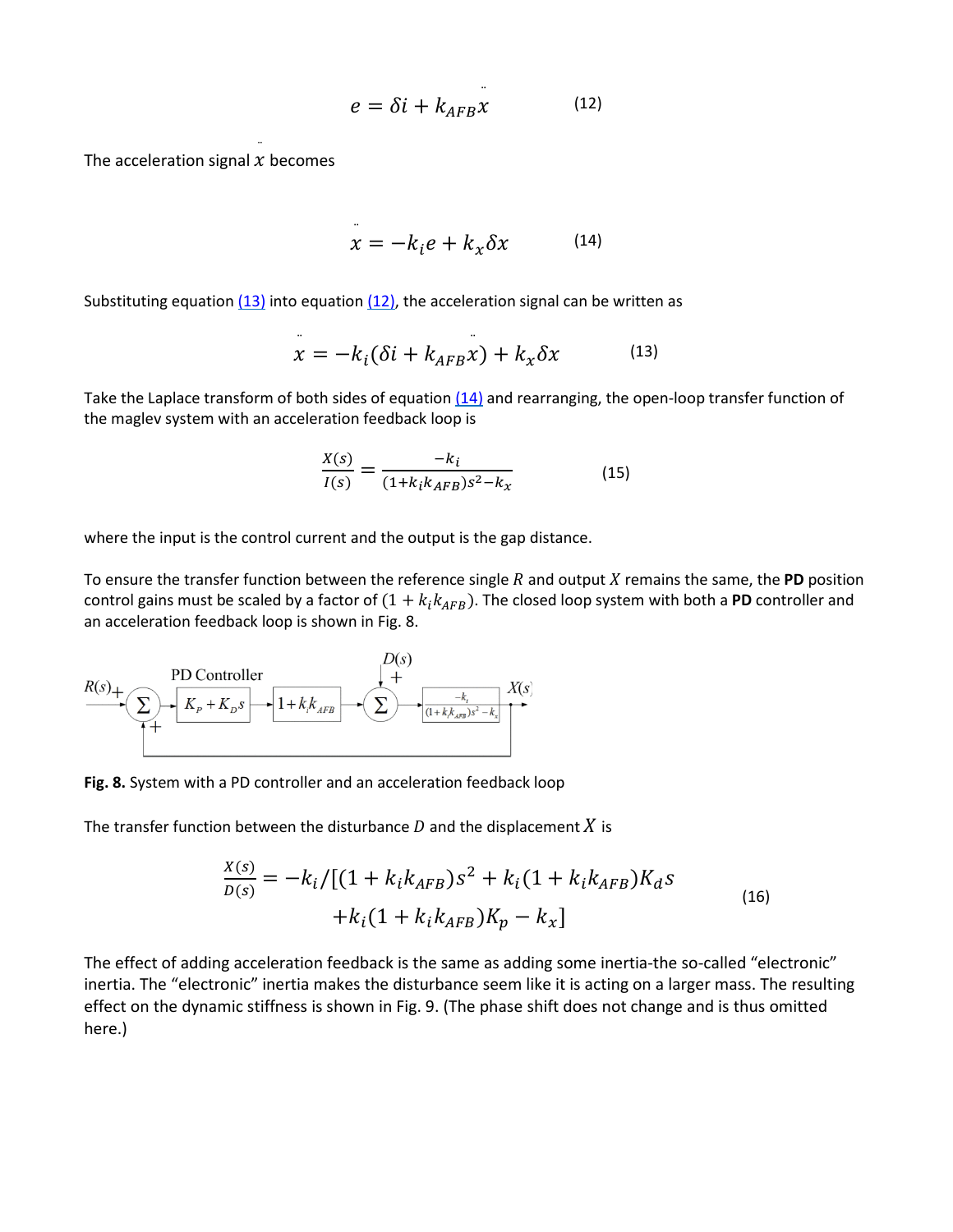

**Fig. 9.** System responses of systems with and without acceleration feedback

With acceleration feedback the dynamic magnitude response curve shifts down, which means the stiffness of the system has increased. The concept can be understood better by taking a look at the dynamic stiffness change of the system, which is the inverse of the transfer function between the disturbance and the system output. For a system without acceleration feedback, the dynamic stiffness is

$$
\frac{D(s)}{X(s)} = \frac{s^2 + k_i K_d s + k_i K_p - k_x}{-k_i}
$$
(17)

For a system with acceleration feedback, the dynamic stiffness is

$$
\frac{D(s)}{X(s)} = [(1 + k_i k_{AFB})s^2 + k_i (1 + k_i k_{AFB})K_d s + k_i (1 + k_i k_{AFB})K_p - k_x]/(-k_i)
$$
\n(18)

The denominators of equations  $(17)$  and  $(18)$  are the same and the numerators are the characteristic equations of the systems. By choosing an appropriate acceleration feedback gain  $k_{AFB}$ , the gains for the double derivative term, derivative term, and constant term can be made larger in equation  $(18)$  than those in equation  $(17)$ . The factor "1 +  $k_{AFB}$ " makes the mass seem to be " $k_{AFB}$ " times more than its real value. This additional part is the so-called "electronic" inertia added to the system. In addition, the "electronic" damping coefficient  $k_i K_d$  is increased by " $k_i k_{AFB}$ " times. The equivalent stiffness is also increased. It means more "effort" in disturbance D is needed to achieve the same  $X$ . In other words, a system with acceleration feedback will have less change when experiencing the same disturbance as a system without acceleration feedback.

Introducing an acceleration feedback loop has the effect of increasing the effective mass, damping, and stiffness of the system. Experiments will show that the system response to the reference signal remains unchanged.

## SECTION IV. EXPERIMENTAL RESULTS

For the maglev system discussed here, the position signal is available for measurement and the control current, which is the output of the controller, is assumed known. Equation  $(8)$  gives the expression of the acceleration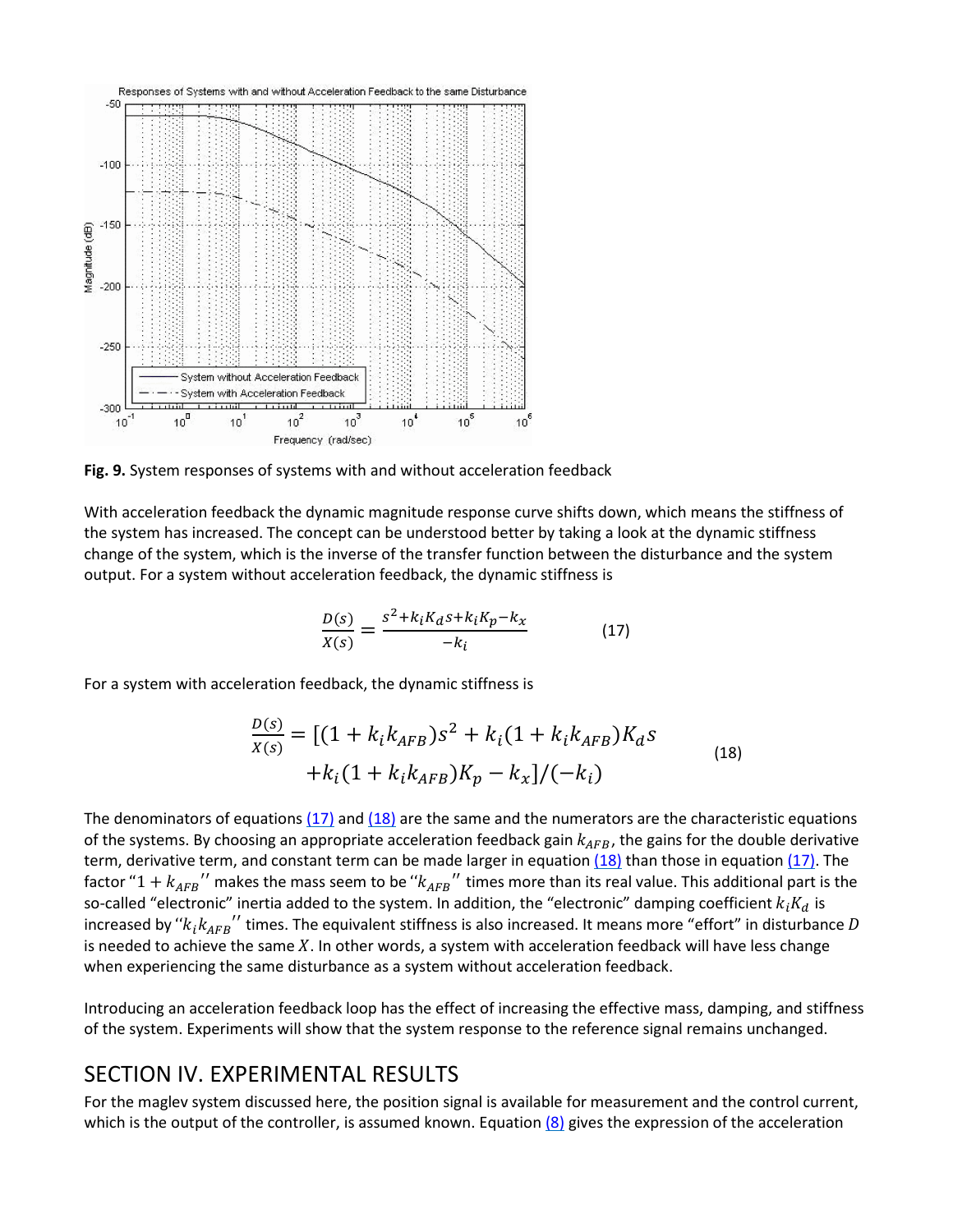signal based on the position feedback signal and control current. Fig. 10 shows the block diagram of the maglev system with an acceleration feedback loop, in which the acceleration signal is calculated from the measured position signal and control current. Note that there is also a position feedback loop to achieve a stable levitation.



**Fig. 10.** Block diagram of a maglev system with acceleration feedback

The acceleration feedback controller for the maglev system is implemented in MATLAB/SIMULINK® with a dSpace® control design system. The dSpace® system allows high level programming using SIMULINK® blocks, and can automatically transfer the SIMULINK® programs into executable files. Two experiments are performed on a tabletop maglev testbed. The first experiment compares the response of the maglev system with and without acceleration feedback to a sinusoidal reference signal. The second compares the response of the maglev system with and without acceleration feedback to a sinusoidal disturbance signal.

Fig. 11 shows the result of the first experiment. It can be seen that the maglev system responds almost the same whether the acceleration feedback is used or not.



Fig. 11. System outputs of a maglev system tracking a sine command signal

The experiment was repeated for reference sine signals with frequencies from 0.1 Hz to 10 Hz. Experimental results show that the system can track a reference signal up to about 9 Hz. If the reference signal has a frequency larger than 10Hz, the system fails to track the signal or loses stability. (This is because the linearized system does not take into consideration the nonlinear character of the components at high frequencies.) Although the Bode plot analysis shows results up to about 1600 Hz, the experiment validation only reached a maximum frequency of 9 Hz.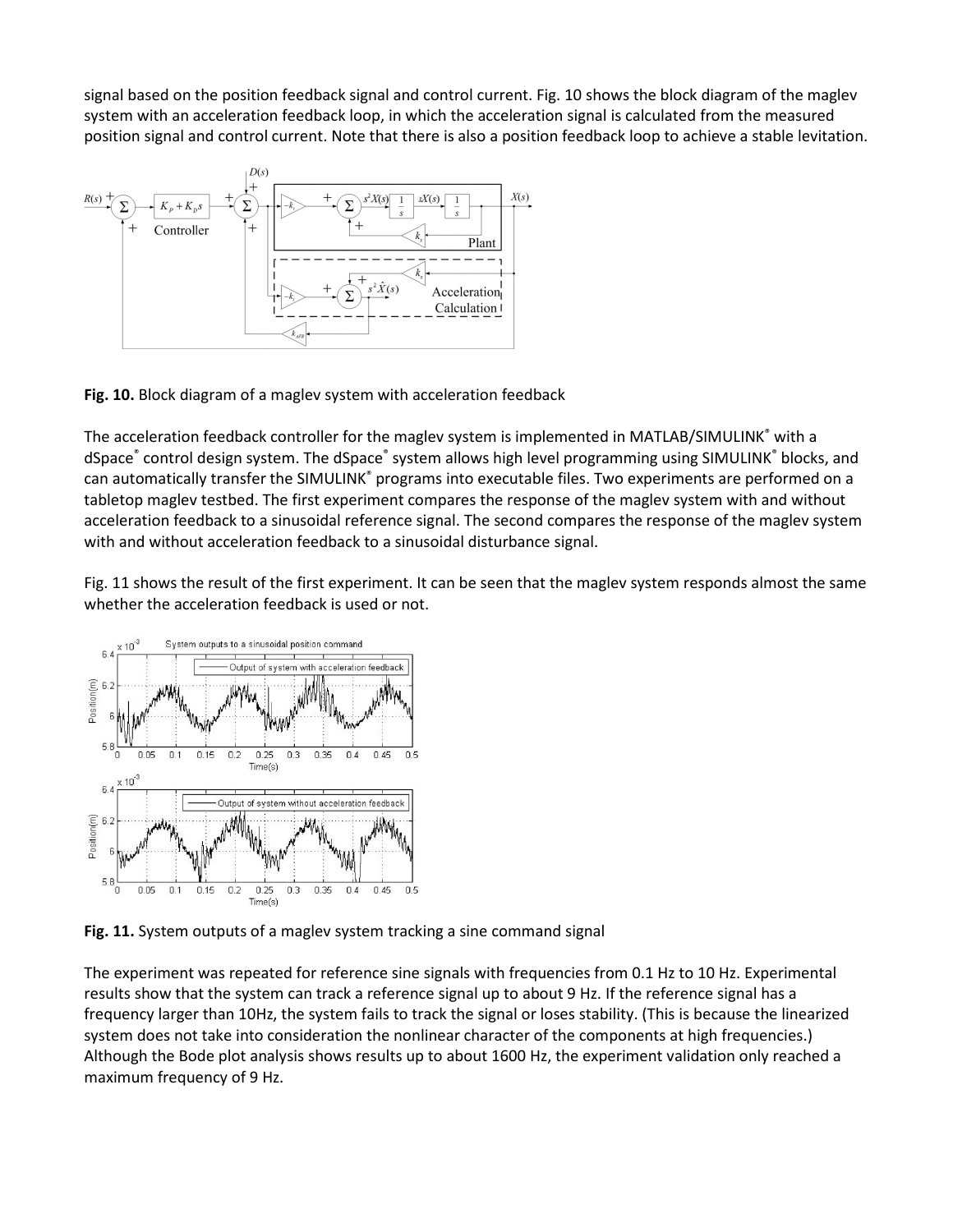Fig. 12 shows the comparison between the system outputs with and without the acceleration feedback loop. The disturbance is greatly attenuated in the system with an acceleration feedback loop. Fig. 9 shows the magnitude ratio of the disturbance signal is about 60 dB smaller in the system with an acceleration feedback loop. The amplitude of the system with acceleration feedback is five times smaller than that of the system without it. (The signal becomes noisy when the amplitude of the system output becomes small.) The experiment demonstrates that an acceleration feedback loop in the system successfully attenuates the disturbance.



**Fig. 12.** System outputs of a maglev system subject to a sine disturbance

# SECTION V. CONCLUSION AND FUTURE WORK

An analytical and experimental comparison of the system responses of a maglev system with and without acceleration feedback loop is presented. Analytical and experimental results show that the disturbance is attenuated significantly for the system with an acceleration feedback loop. For the disturbance signal, adding an acceleration feedback loop to the system has the same effect as adding inertia, damping, and stiffness in the system. The performance of the system subject to a disturbance is improved. It is also shown that the system response to a reference signal remains unchanged whether the system has an acceleration feedback loop or not.

The acceleration feedback control method has been experimentally validated to be effective on a single DOF maglev system where the nonlinear model of the maglev system was linearized and a linear PD controller was used. Future work may investigate the possibility of implementing the acceleration feedback method with a nonlinear controller. In addition, the use of acceleration feedback to reject disturbances may be tested on multiple DOF maglev systems.

## **REFERENCES**

- **1.** X. Shan, C. Menq, "Robust disturbance rejection for improved dynamic stiffness of a magnetic suspension stage", *IEEE/ASME TRANSACTION ON MECHATRONICS*, pp. 289-295, 2002.
- **2.** Y. Fang, M. Feemster, D. Dawson, "Nonlinear disturbance rejection for magnetic levitation systems", *Proceedings of the 2003 IEEE International Symposium on Intelligent Control*, pp. 58-62, 2003.
- **3.** M. Feemster, Y. Fang, Dawson M. Darren, "Disturbance rejection for a magnetic levitation system", *IEEE/ASME TRANSACTION ON MECHATRONICS.*, pp. 709-717, 2006.
- **4.** X She, X. Xin, T. Yamaura, "Analysis and design of control system with equivalent-input-disturbance estimation", *Proceeedings of the 2006 IEEE International Conference on Control Applications*, pp. 1463-1469, 2006.
- **5.** Y. Hori, "Disturbance suppression on an acceleration control type dc servo system", *Conf. Rec. PESC.*, pp. 222-229, 1988.